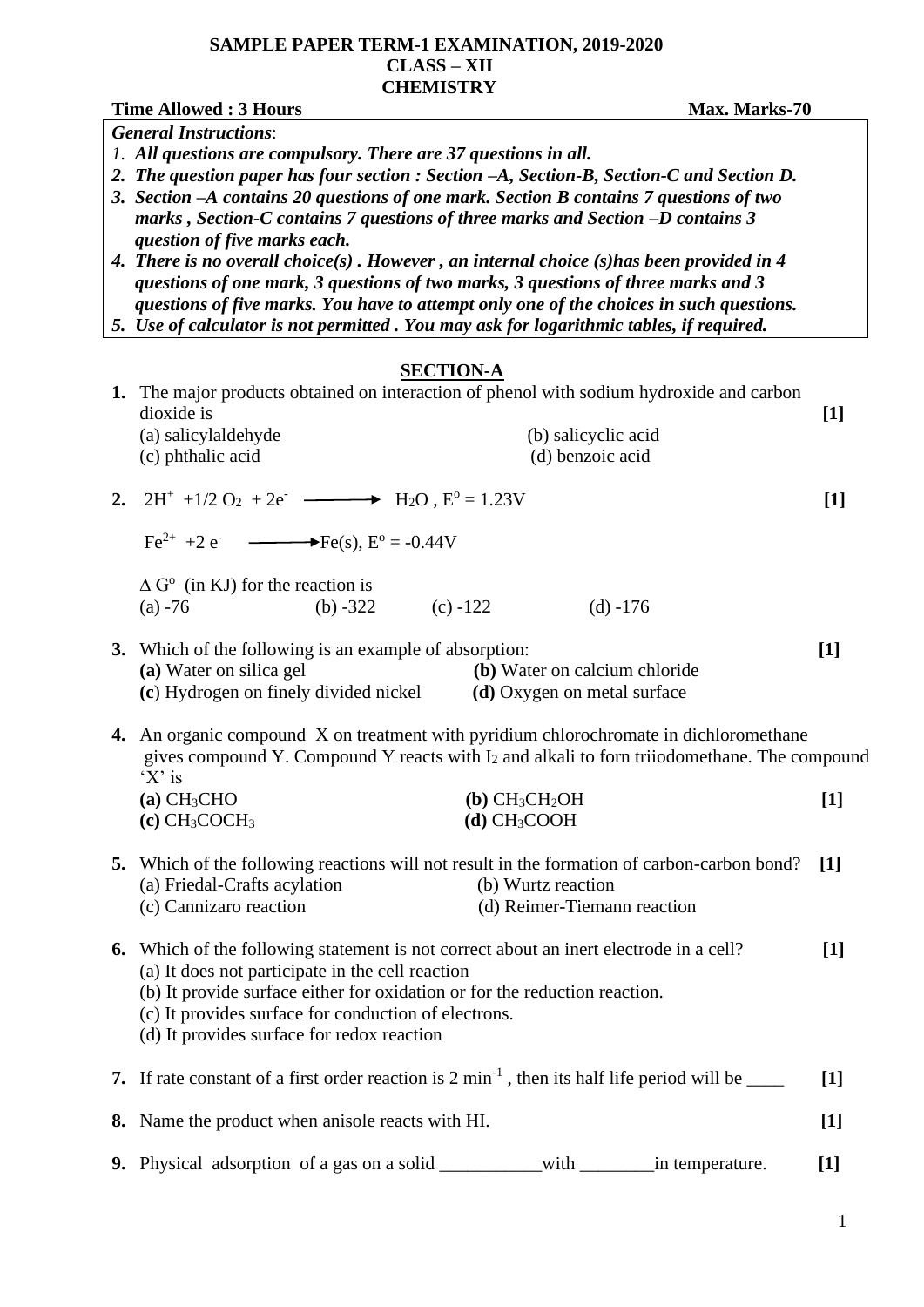| <b>10.</b> Why is freezing point depression of 0.1 M sodium chloride solution nearly twice that of |  |
|----------------------------------------------------------------------------------------------------|--|
| 0.1 M glucose solution?                                                                            |  |

| 11. From the rate expression of the given reaction, determine the order of reaction and the<br>dimensions of the rate constant:                                                                                                                                                                                                                                     |                   |
|---------------------------------------------------------------------------------------------------------------------------------------------------------------------------------------------------------------------------------------------------------------------------------------------------------------------------------------------------------------------|-------------------|
| $3 NO_{(g)} \longrightarrow N_2O_{(g)} + NO_{2(g)}$ ; rate = k[NO] <sup>2</sup>                                                                                                                                                                                                                                                                                     | $[1]$             |
| 12. Desalination of sea water is based on __________.                                                                                                                                                                                                                                                                                                               | $[1]$             |
| 13. Butanenitrile can be prepared by heating __________with alcoholic KCN.                                                                                                                                                                                                                                                                                          | $[1]$             |
| <b>14.</b> Why is $(\pm)$ 2 -Butanol optically inactive?                                                                                                                                                                                                                                                                                                            | $[1]$             |
| 15. Which of the following is food preservative?                                                                                                                                                                                                                                                                                                                    | $[1]$             |
| Sodium sulphonate, Equanil, Morphine, Sodium benzoate<br>16. Is $\leftarrow$ CH <sub>2</sub> -CH $)$ <sub>n</sub> $-$ a homopolymer or a copolymer? justify.                                                                                                                                                                                                        | $[1]$             |
| Cl<br>17. What is the difference between a nucleoside and nucleotide?                                                                                                                                                                                                                                                                                               | $[1]$             |
| 18. Give one important use of following medicines in Pharmacy:<br>(i) Renitidine<br>(ii) Chlorophenicol                                                                                                                                                                                                                                                             | $[1]$             |
| In the following question a statement of assertion followed by a statement of reason is<br>given . Choose the correct answer out of the following choices.<br>(a) Assertion and reason both are correct statements and reason is correct explanation for<br>assertion<br>(b) Assertion and reason both are correct statements but reason is not correct explanation |                   |
| for assertion<br>(c) Assertion is correct statement but reason is wrong statement.<br>(d) Assertion is wrong statement but reason is correct statement.                                                                                                                                                                                                             |                   |
| <b>19.</b> Assertion: The pKa of acetic acid is lower than that of phenol.<br>Reason: Phenoxide ion is more resonance stabilized than acetate ion.                                                                                                                                                                                                                  | $\lceil 1 \rceil$ |
| <b>20.</b> Give the IUPAC name of the following compound:<br>$CH3-CH2-CH(OH) -CH2-CONH2$                                                                                                                                                                                                                                                                            | $[1]$             |

## **SECTION –B**

|  |                                           |  |  |  |  |  |  |  | 21. What is meant by positive deviation from Raoult's law? Give an example. What is         |  |                   |
|--|-------------------------------------------|--|--|--|--|--|--|--|---------------------------------------------------------------------------------------------|--|-------------------|
|  | the sign of $\Delta_{mix}$ H for positive |  |  |  |  |  |  |  |                                                                                             |  | $\lceil 2 \rceil$ |
|  |                                           |  |  |  |  |  |  |  | <b>22. a)</b> For a chemical reaction, variation in rate with concentration is shown below: |  |                   |
|  |                                           |  |  |  |  |  |  |  |                                                                                             |  | $\lceil 2 \rceil$ |



- **(i)** What is the order of the reaction?
- **(ii)**What is the unit of rate constant K for the reaction?
- **(iii)** What is the relation between half life period and concentration ?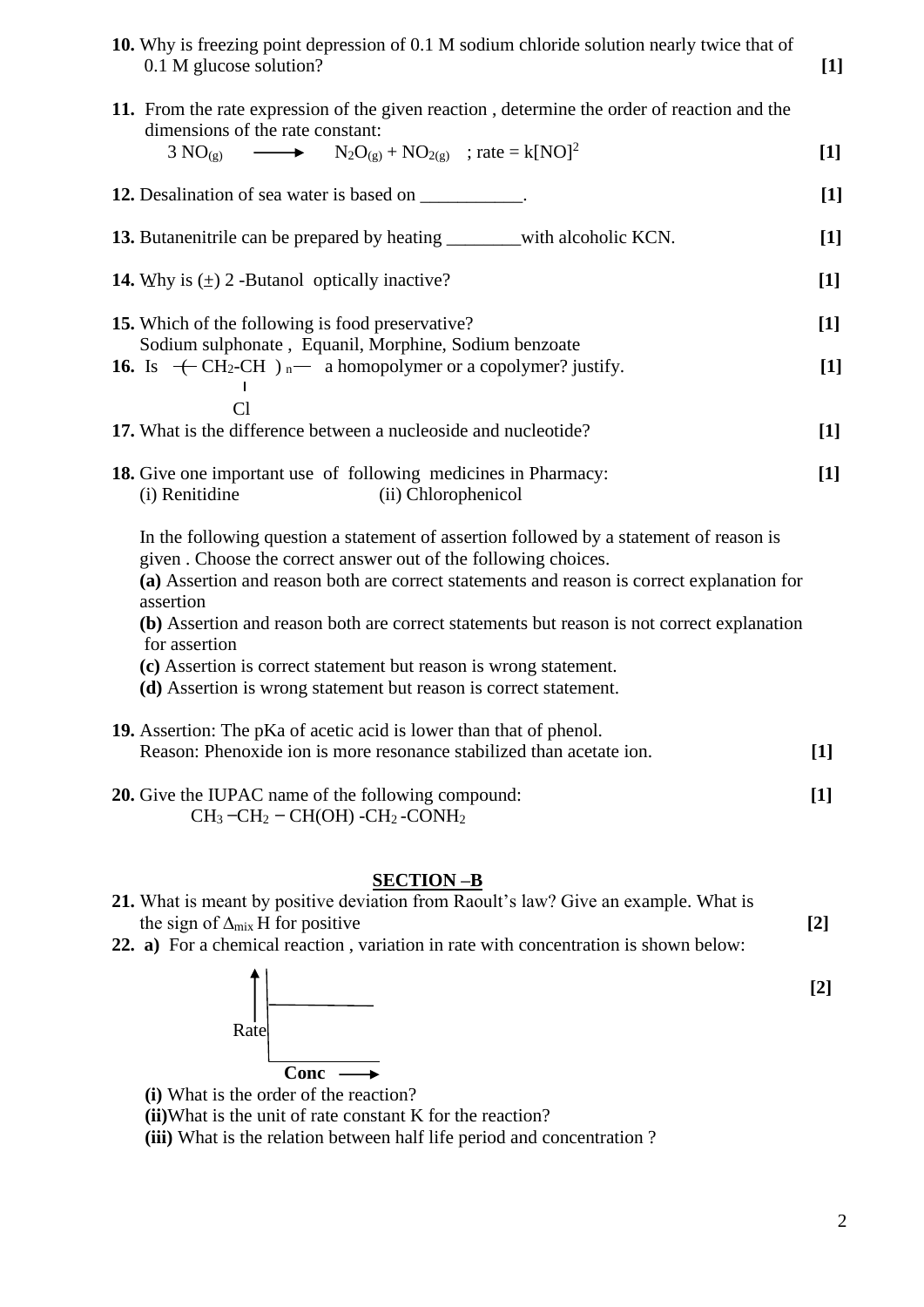| 23. Define the following terms giving one suitable example for each:<br>$[2]$<br>(a) Peptisation<br>(b) Homogeneous catalysis                                                                                                                                                                                                                                                                                                          |
|----------------------------------------------------------------------------------------------------------------------------------------------------------------------------------------------------------------------------------------------------------------------------------------------------------------------------------------------------------------------------------------------------------------------------------------|
| 24. Explain the following and give one example of each:<br>$[2]$<br>(a) Antipyretics<br>(b) Antioxidants<br><b>OR</b><br>(a) Why are detergents preferred over soaps?                                                                                                                                                                                                                                                                  |
| (b) What class of drug is used in sleeping pills?                                                                                                                                                                                                                                                                                                                                                                                      |
| 25. Write mechanism of hydration of ethene to form ethanol.<br>$[2]$                                                                                                                                                                                                                                                                                                                                                                   |
| <b>26.</b> The thermal decomposition of HCO <sub>2</sub> H is a first order reaction with a rate constant of 2.4x $10^{-3}$<br>$s-1$ at a certain temperature. Calculate how long will it take for three -fourths of initial quantity<br>of HCO <sub>2</sub> H to decompose.<br>$[2]$<br>27. Write equation for the synthesis of the given polymers :<br>$[2]$<br>(a) Terelene<br>$(b)$ Nylon-2-Nylon-6                                |
| <b>OR</b>                                                                                                                                                                                                                                                                                                                                                                                                                              |
| Mention the important uses of the following :<br>$(a)$ PVC                                                                                                                                                                                                                                                                                                                                                                             |
| (b) Urea formaldehyde resin                                                                                                                                                                                                                                                                                                                                                                                                            |
| <b>SECTION-C</b>                                                                                                                                                                                                                                                                                                                                                                                                                       |
| 28. (a) Define the following terms:<br>$[1x3=3]$                                                                                                                                                                                                                                                                                                                                                                                       |
| (i) Peptide linkage.<br>(ii) Denaturation of protein.                                                                                                                                                                                                                                                                                                                                                                                  |
| (b) During Curdling of milk, what happens to the sugar present in it?                                                                                                                                                                                                                                                                                                                                                                  |
|                                                                                                                                                                                                                                                                                                                                                                                                                                        |
| <b>29.</b> Give reasons for the following :<br>$[3]$                                                                                                                                                                                                                                                                                                                                                                                   |
| (a) Gelatin is generally added to icecreams.<br>(b) Fe(OH) $_3$ colloid is positively charged when prepared by adding FeCl $_3$ to hot water                                                                                                                                                                                                                                                                                           |
| (c) Lyophilic sols are more stable than lyophobic sols.                                                                                                                                                                                                                                                                                                                                                                                |
| <b>OR</b>                                                                                                                                                                                                                                                                                                                                                                                                                              |
| (a) Why is adsorption always exothermic?                                                                                                                                                                                                                                                                                                                                                                                               |
| (b) Discuss the effect of pressure and temperature on the adsorption of gases on solids.                                                                                                                                                                                                                                                                                                                                               |
| <b>30.</b> How will you bring out following conversions:<br>$[3]$<br>(a) chlorobenzene to para chloroaniline<br>(b) Bromobenzene to 1-Phenylethanol<br>(c) Ethanol to ethyl ethanoate                                                                                                                                                                                                                                                  |
| <b>OR</b>                                                                                                                                                                                                                                                                                                                                                                                                                              |
| A compound 'A' with molecular formula $C_5H_{10}O$ gave a positive 2,4-DNP test but a negative<br>Tollen's reagent test. It was oxidized to carboxylic acid'B' with molecular formula $C_3H_6O_2$<br>when treated with alkaline KMnO <sub>4</sub> under vigorous condition . Sodium salt of 'B' gave a<br>hydrocarbon 'C' on Kolbe's electrolytic reduction .Identify A, B and C and write the chemical<br>equations for the reaction. |

**31.** A 0.2 percent aqueous solution of a non volatile solute exerts a vapour pressure of 1.004 bar at 100<sup>o</sup>C. What is the molar mass of the solute? [Given Vapour pressure of pure water at  $100^{\circ}$ C is 1.013 bar and molar mass of water is 18 [3]  $\text{gmol}^{-1}$ ] ] **[3]**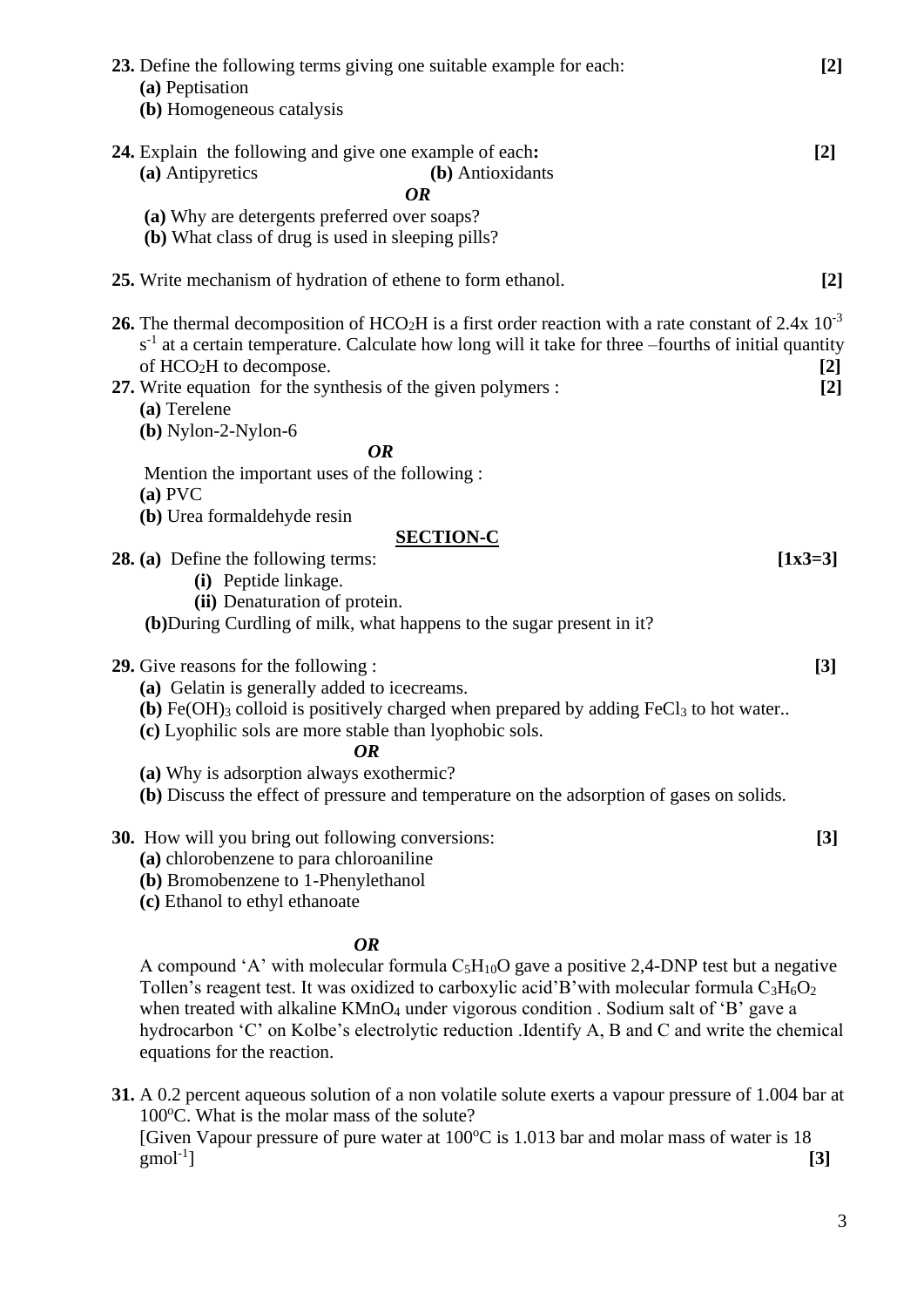**32. (a)** Which will have a higher boiling point and why? **[1x3=3]**

1-Chlorobutane or 2-Chloro-2-methylpropane.

- **(b)** p-Nitro chlorobenzene undergoes nucleophilic substitution faster than Chlorobenzene. Give reason.
- **(c)** Which of the following has chirality centre?
	- (i) 3-Bromohexane (ii) 2- methylbutane (iii) sec-butyl chloride (iv) Ethanediol
- **33. (a)** Why does the molar conductivity of a weak electrolyte decreases on dilution?
	- **(b)** A current of 1.50 ampere was passed through an electrolytic cell containing AgNO<sup>3</sup> solution with inert electrodes. The weight of Ag deposited was 1.50 g. How long did the current flow? (Atomic mass of  $Ag=108g$ ) [3]
- **34.** Write the chemical reaction when : **[1x3=3]**
	- (a) Aniline reacts with acetic anhydride in the presence of pyridine.
	- (b) Benzamide reacts with Lithium aluminium hydride
	- (c) Benzene sulphonyl chloride is treated with dimethylamine.

## **SECTION-D**

- **35. (a)** State the law which helps to determine the limiting molar conductivity of weak electrolytes.
	- **(b)** For the reaction

 $2\text{AgCl}(s) + \text{H}_2(g) (1 \text{ atm})$   $\longrightarrow$   $2\text{Ag}(s) + 2\text{H}^+(0.1\text{M}) + 2\text{Cl}^-(0.1 \text{M})$  $\Delta G^0 = -43600$  J at 25<sup>o</sup>C.

Calculate the e.m.f of the cell.

- **(c)**Predict the products of electrolysis at the electrodes in each case when the electrodes used are platinum.
	- **(i)** an aqueous solution of CuSO<sup>4</sup>
	- **(ii)** molten lead bromide

$$
\boldsymbol{OR}
$$

 $[1+2+2=5]$ 

- **(a)** Define molar conductivity.
- **(b)** Write the cell reaction and calculate the e.m.f of the following cell at 298K:  $\text{Sn(s)} \mid \text{Sn}^{2+} \left(0.004 \text{M}\right) \parallel \text{H}^{+} \left(0.020 \text{M}\right) \parallel \text{H}_{2} \left(\text{g}\right) \left(1 \text{ bar}\right) \mid \text{Pt}\left(\text{s}\right)$ (Given :  $E^{\circ}$  Sn<sup>2+</sup>/Sn =  $-$  0.14 V)
- **(c)** What type of a battery is the lead storage battery? Write the anode and the cathode reactions and the overall reaction occurring in a lead storage battery when current is drawn from it.
- **36. (a)** The rate of a reaction increases to four times when the prevailing temperature is raised from 300 K to 320 K. Calculate the energy of activation of the reaction assuming that it does not change with temperature.
	- **(b)** The following results have been obtained during the kinetic studies of the reaction:

| $2A + B$       |                     | $C+D$                         |                                             |
|----------------|---------------------|-------------------------------|---------------------------------------------|
| Exper<br>iment | $[A]$ /mol $L^{-1}$ | $\mid$ [B]/mol L <sup>-</sup> | Initial rate of formation of $D/mol L^{-1}$ |
|                |                     |                               | $min^{-1}$                                  |
|                | 0.1                 | 0.1                           | $6.0 \times 10^{-3}$                        |
|                | 0.3                 | 0.2                           | 7.2 x $10^{-2}$                             |
| III            | 0.3                 | 0.4                           | $2.88 \times 10^{-1}$                       |
| IV             | 04                  | 0.1                           | $2.40 \times 10^{-2}$                       |

Determine the rate law.